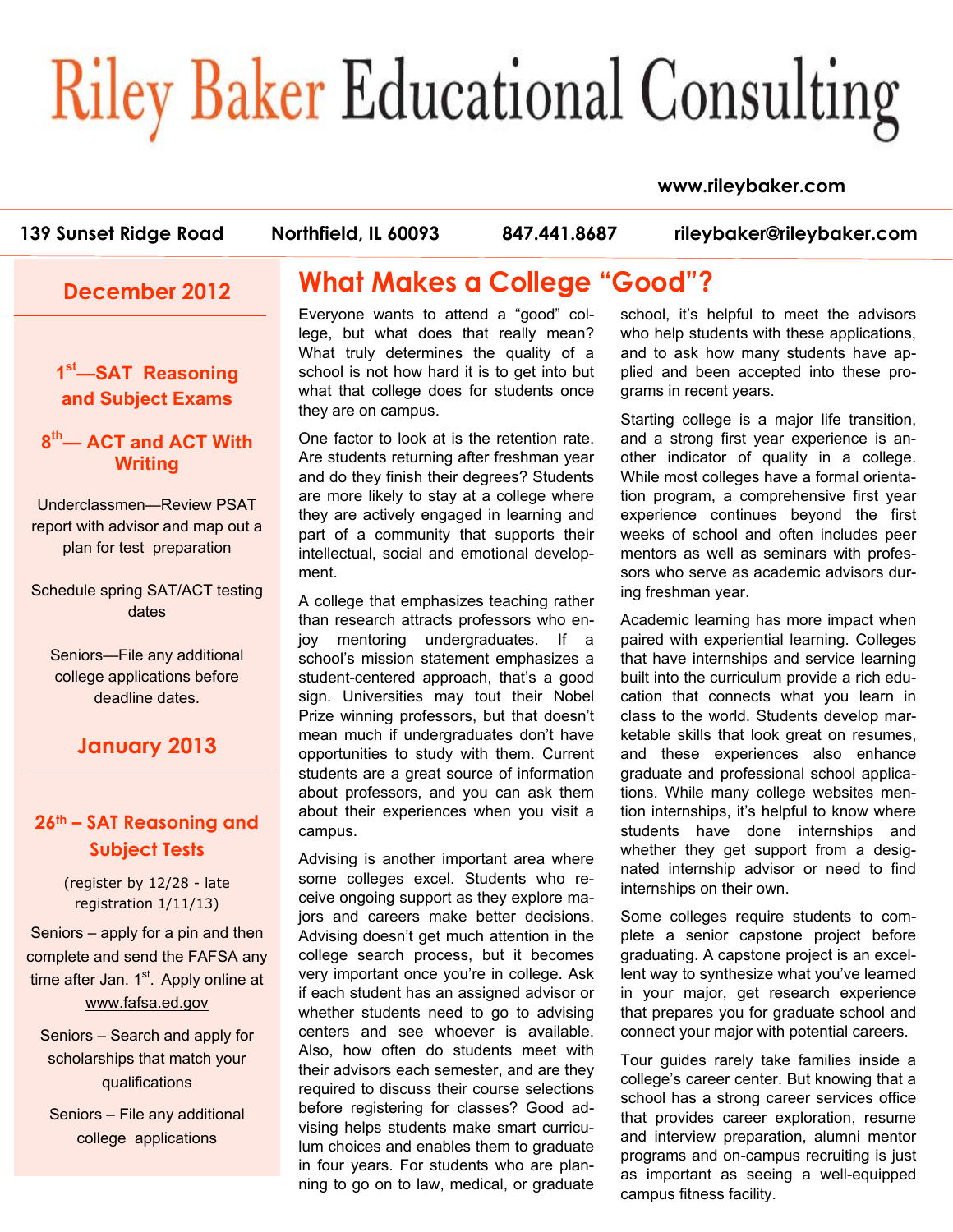### Riley Baker Educational Consulting

### **Going Green**

*Studying Green: Which way to go: Environmental Science or Environmental Studies?* 

### *Environmental Science and Environmental Studies are*

*two college majors that are enjoying increased popularity. Despite similar names and interdisciplinary approaches, there are significant differences between these two majors ranging from their perspectives and emphases to their curricula. Whereas Environmental Science programs focus on the natural sciences, Environmental Studies programs tend to emphasize the social sciences.* 



*Learn more at: Association for Environmental Studies and Sciences www.aess.info* 

*National Association of Environmental Professionals – www.naep.org* 

# **Focus on Majors: Environmental Majors**

**Environmental Science** draws on chemistry, physics, and biology to understand contemporary environmental challenges, such as global warming, and to develop new solutions for these problems. Because environmental issues are complex, this major requires students to think creatively and to integrate knowledge of both biological and physical sciences. One might think of this as applied science rather than basic science, which is science for science's sake. Most environmental science programs allow students to design a concentration in which they consider specific areas or problems of individual interest. In addition to concentrations in each of the natural sciences, many programs include such diverse offerings as atmospheric and oceanic science, biodiversity and evolution, geoscience, environmental physics and engineering.

In contrast, students who are more interested in how human activities impact the environment may prefer **Environmental Studies.** Programs in environmental studies tend toward the position that human society is undermining the ecological foundations of life and that we must change our behavior if we are to thrive as a species. This major involves developing a broadly integrated understanding of the social, political, and historical factors impacting our environmental challenges. Students spend much of their coursework examining the interaction between the natural and social sciences. They might learn about the cultural and religious traditions that lead to soil depletion in a geographic area or the political and economic pressures that prevent a group from adopting more "earth friendly" water treatment procedures. Students in this major might focus on resource management, environmental education, food and agriculture, or health and policy issues.

Both majors begin with fundamental

courses in biology, chemistry, physics, math, and statistics. Students complete environmental sciences courses that demonstrate the application of scientific principles to the solution of environmental problems. From there, students choose courses depending on their major and concentration. Environmental Science electives include environmental biology, chemistry, and physics, as well as hydrology, wildlife conservation, research methodology, and environmental modeling. Electives for environmental studies might include environmental health, environmental philosophy and ethics, environmental politics, and energy technologies. Students in both majors develop critical thinking and creative problem solving skills and use these in service to society. Computer skills are essential, as are opportunities to conduct lab research and engage in fieldwork. Rigorous programs may require senior capstone projects.

Both degrees prepare students for a wide range of careers in education, industry, and government. Some, particularly jobs in education, require advanced degrees. Graduates may pursue careers as teachers, researchers, environmental consultants, lobbyists, toxic waste managers, fisheries and wildlife managers, policy analysts and community activists. When students consider potential career paths, it is important not only to consider areas of intellectual interest, but also the work environments and levels of interpersonal, technical, and manual work that are typically required by each path.

The employment outlook for Environmental Sciences and Environmental Studies graduates is projected to grow by 19 percent from 2010 to 2020. Heightened public interest in the hazards facing the environment, as well as the increasing demands placed on the environment by population growth, are expected to spur demand.

Prepared for the clients of Riley Baker Educational Consulting. The information included in this newsletter is general and does not constitute educational, financial, accounting, legal, or other professional advice. Although it is intended to be accurate, neither the publisher nor any other party assumes liability for loss or damage due to reliance on the material contained herein. Copyright © 2012 by The College Advisor, Inc. All rights reserved.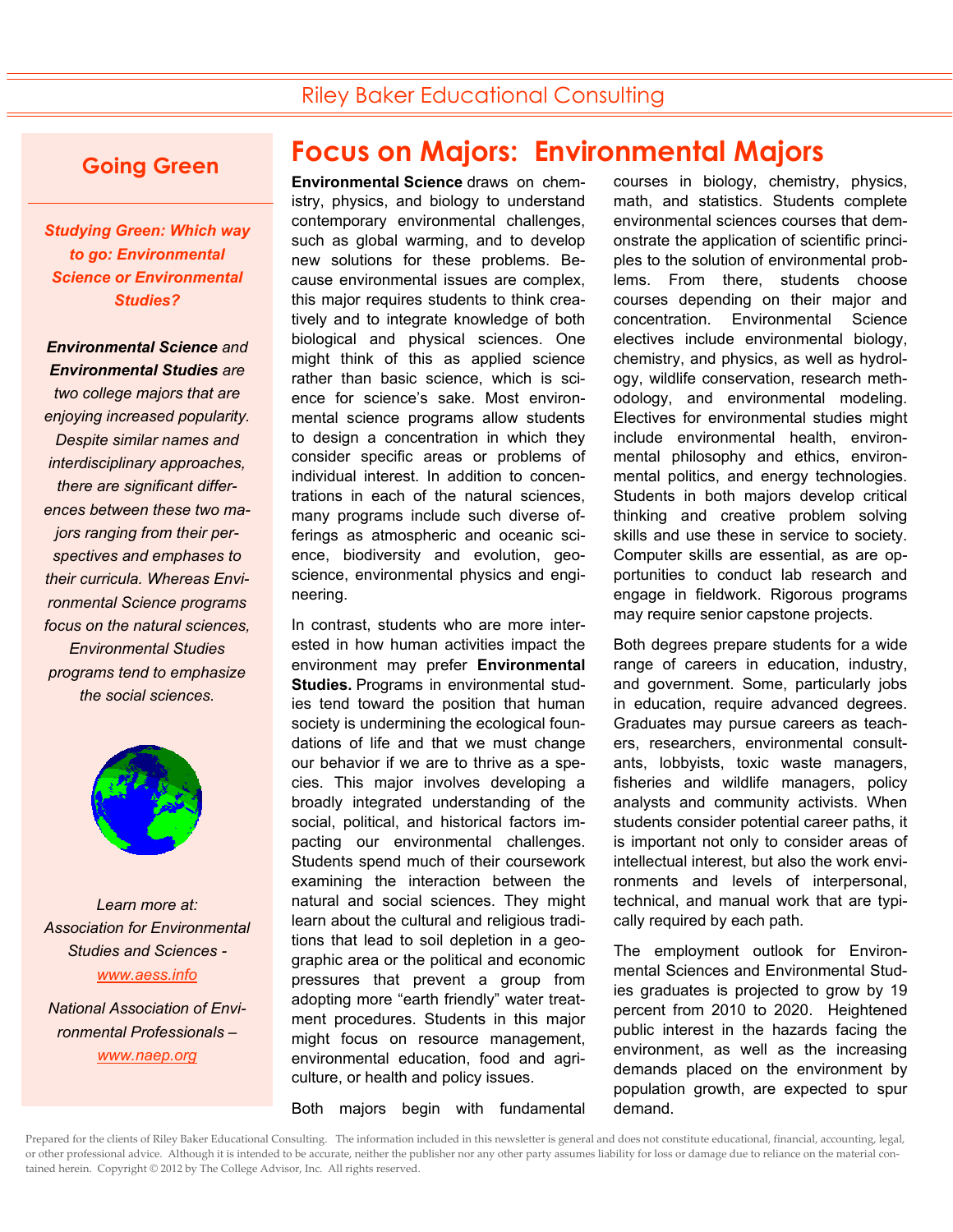# **Financial Matters: Diversity Scholarships**



Although the bulk of scholarship grants are provided by colleges and universities (over \$24 billion last year alone), another \$8.5 billion comes from foundations, local organizations, and private donors. Grant money is often awarded on the basis of merit—achievements in athletics, academics, the arts, and community service. A significant portion of the scholarship pot is also awarded to students who have shown pride and interest in their roots through their involvement with heritage

105 colleges comprise the group of schools known as HBCUs—*historically black colleges and universities*. Most were established after the Civil War with the express purpose of providing higher education opportunities to African-American students. Nearly all of them were founded in states that formerly supported slavery. Since the Civil Rights laws of the 1960s, some state-supported HBCUs have sought to increase diversity, and, at a few of these colleges, Black students are no longer in the majority. Most, however, are still predominantly African-American in make-up.

While the HBCUs represent just 3% of all of the Nation's colleges, they graduate nearly 20% of African-American students who earn a bachelor's degree. In addition, nearly half of African -American professionals and public school teachers earned their degree at an HBCU. Also, nearly 70% of Africanorganizations. These are diversity scholarships, meant to encourage members of specific groups to continue their postsecondary education. Some of the groups that offer diversity scholarships include:

- The United Negro College Fund (www.uncf.org)
- The Hispanic Scholarship Fund (www.hsf.net)
- National Italian American Foundation (www.niaf.org) This group also provides scholarships for students majoring in Italian language and culture.
- Korean American Scholarship Foundation (www.kasf.org)
- Japanese American Citizen's League (www.jacl.org)
- The Congressional Black Caucus Foundation, Inc. (www.cbcfinc.org)
- The Gates Millennium Scholars Program (www.gmsp.org)

American doctors and dentists attended a HBCU.

It's clear that HBCUs have played a unique role in educating students to be competitive in the corporate, professional, academic, military, and govern-



Spellman College

mental worlds. They provide a strong sense of community, a place at which students can find the security of being members of the majority, and often offer courses and cultural experiences that speak directly to the needs of the African-American community.

- Aspira (www.aspira.org) focuses on Latino youth.
- The American Indian College Fund (www.collegefund.org) offers scholarships for Native American students.
- The Ronald MacDonald Scholarship Program also provides many diversity scholarships.

### (www.aboutmcdonalds.com)

Trade and professional organizations such as the Association of Black or Hispanic Engineers also offer diversity scholarships. You can also search for minority scholarships at websites like www.ScholarshipAmerica.org or www.fastweb.com. Black Excel also maintains a list of over 200 websites that offer scholarships for minority students. Visit them at www.blackexcel.org.

# **A Look at HBCUs Website Review**

The U.S. Department of Education has established a new website—The College Affordability and Transparency Center. The goal of the website is to provide a place for families to learn how much it costs to attend different colleges, to get a handle on how fast those costs are rising, and to understand the reasons for this rise. *The College Affordability and Transparency List* highlights schools with high and low tuitions and fees. *The Net Price Calculator* provides links to each college's net price calculator to help families estimate their net cost for that college after scholarships and grants. *College Navigator* allows families to search for colleges by characteristics such as size, cost, majors, and retention rates. You can access the overall website at www.collegecost.ed.gov.